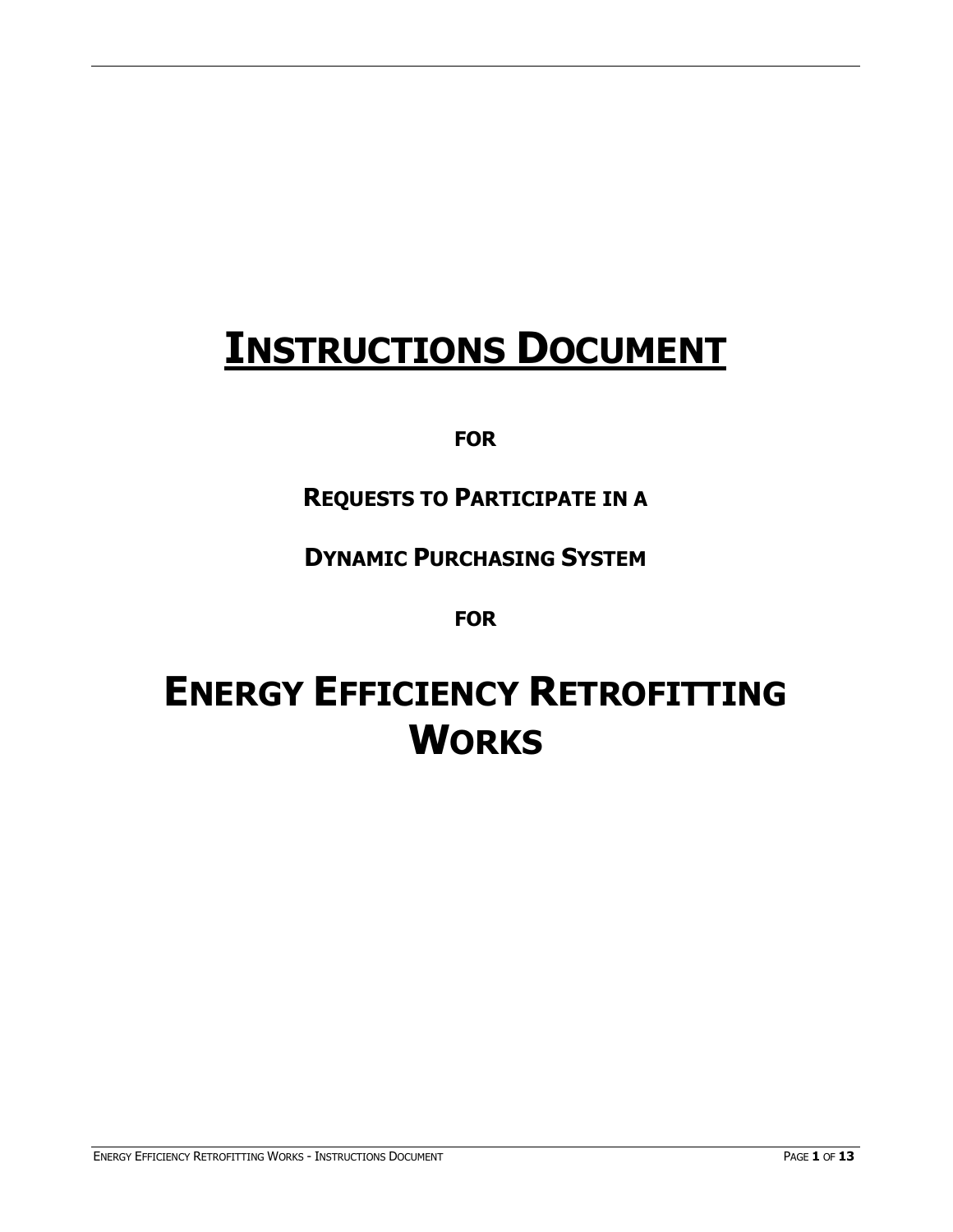# **TABLE OF CONTENTS**

| 1.0 |     |                                                                         |  |  |
|-----|-----|-------------------------------------------------------------------------|--|--|
|     | 1.1 |                                                                         |  |  |
|     | 1.2 |                                                                         |  |  |
|     | 1.3 |                                                                         |  |  |
| 2.0 |     |                                                                         |  |  |
|     | 2.1 |                                                                         |  |  |
|     | 2.2 |                                                                         |  |  |
| 3.0 |     |                                                                         |  |  |
|     | 3.1 |                                                                         |  |  |
|     | 3.2 |                                                                         |  |  |
|     | 3.3 |                                                                         |  |  |
|     | 3.4 |                                                                         |  |  |
|     | 3.5 |                                                                         |  |  |
|     | 3.6 |                                                                         |  |  |
|     | 3.7 |                                                                         |  |  |
| 4.0 |     |                                                                         |  |  |
|     | 4.1 |                                                                         |  |  |
|     | 4.2 | <b>FSPD</b>                                                             |  |  |
|     | 4.3 |                                                                         |  |  |
|     | 4.4 |                                                                         |  |  |
| 5.0 |     |                                                                         |  |  |
|     | 5.1 |                                                                         |  |  |
|     | 5.2 |                                                                         |  |  |
|     | 5.3 |                                                                         |  |  |
|     | 5.4 |                                                                         |  |  |
|     | 5.5 |                                                                         |  |  |
|     | 5.6 |                                                                         |  |  |
| 6.0 |     | APPENDIX 1 - PROCESS FLOW FOR APPLICATIONS FOR ADMITTANCE TO THE DPS 13 |  |  |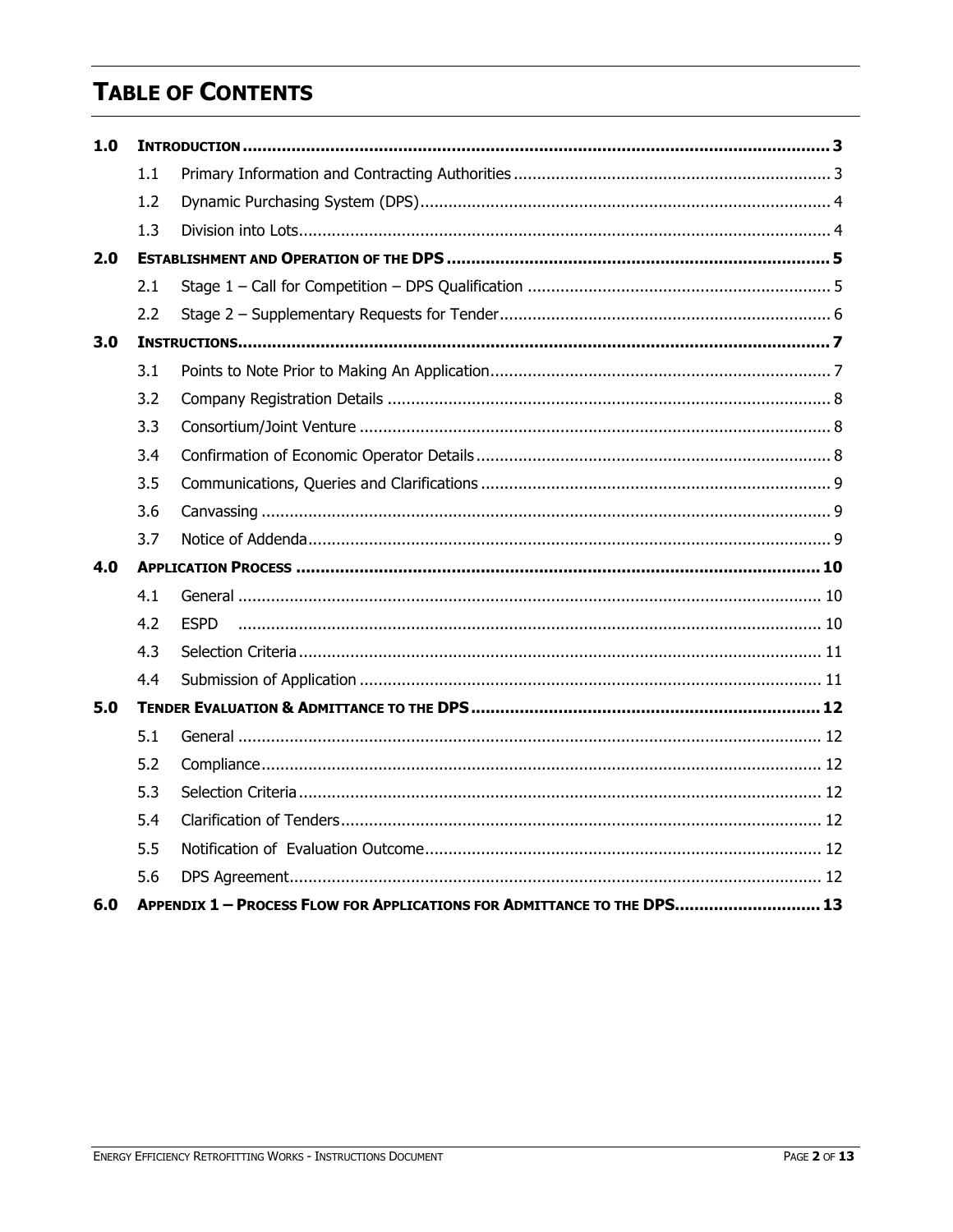## <span id="page-2-0"></span>**1.0 INTRODUCTION**

#### <span id="page-2-1"></span>**1.1 PRIMARY INFORMATION AND CONTRACTING AUTHORITIES**

- 1.1.1 The Local Government Operational Procurement Centre (hereinafter referred to as "the LGOPC")<sup>1</sup>, acting as a central purchasing body<sup>2</sup> under the auspices of Kerry County Council, is coordinating the establishment of a Dynamic Purchasing System of Economic Operators<sup>3</sup> for Energy Efficiency Retrofitting Works (hereinafter referred to as "the DPS") on behalf of contracting authorities<sup>4</sup>.
- 1.1.2 The contracting authorities eligible to partake in the DPS (hereinafter referred to as "the Contracting Authorities") include:
	- Ministers of the Government of Ireland; Central Government Departments; offices and noncommercial agencies and organisations which have a formal reporting and legal relationship to Central Government Departments, including all local authorities in Ireland (as defined in the Local Government Act 2014), (themselves including regional assemblies, local enterprise boards and library bodies), and those approved housing bodies which also constitute "bodies governed by public law" within the meaning of Regulation 2 of the European Union (Award of Public Authority Contracts Regulations 2016 (S. I. No. 284 of 2016) (hereinafter referred to as "the Regulations"), listed on the Register of Approved Housing Bodies maintained by the Department of Housing, Local Government and Heritage currently approved under section 6 of the Housing Act 1992;
	- Contracting authorities in the Irish health sector including but not limited to the Health Service Executive (HSE); the Health Information and Quality Authority (HIQA) and HSE funded Agencies delivering health & personal social services funded by more than 50% from Exchequer funds;
	- Contracting authorities which are Third Level Educational Institutions (including universities, institutes of technology and members of the Education Procurement Service);
	- Contracting authorities which are Education and Training Boards (ETBs) and ETB schools, and primary, post-primary, special and secondary schools as well as ETBs acting on behalf of schools;
	- An Garda Síochána (Police);
	- The Irish Prison Service;
	- The Irish Defence Forces;
	- The Housing Agency;
	- Such other contracting authorities as may be notified to Economic Operators from time to time.
- 1.1.3 Economic Operators admitted to the DPS will be invited to participate in Supplementary Requests for Tender<sup>5</sup> (hereinafter referred to as "Supplementary Request(s) for Tender") issued by the Contracting Authorities through [www.supplygov.ie](http://www.supplygov.ie/)<sup>6</sup> (hereinafter referred to as "SupplyGov") for Energy Efficiency Retrofitting Works (hereinafter collectively referred to as "Works") during the Period of Validity<sup>7</sup> of the DPS.

the first date on which the Contracting Authorities may issue Supplementary Requests for Tender. **Important Note: This is identified as the "DPS Tender Start Time" on [www.etenders.gov.ie](http://www.etenders.gov.ie/) (hereinafter referred to as "eTenders").**

ENERGY EFFICIENCY RETROFITTING WORKS - INSTRUCTIONS DOCUMENT **FOUR SET ASSESSMENT PAGE 3 OF 13** 

<sup>&</sup>lt;sup>1</sup> The LGOPC is responsible for the development and implementation of central purchasing mechanisms for the Category Councils of Plant Hire and Minor Building Works & Civils as established by the Office of Government Procurement.

<sup>&</sup>lt;sup>2</sup> Central Purchasing Body means a central purchasing body as defined by Regulation 2(1) of the European Union (Award of Public Authority Contracts) Regulations 2016 (S. I. No. 284 of 2016) (hereinafter referred to as "the Regulations").

 $3$  Economic Operator means an economic operator as defined by Regulation  $2(1)$  of the Regulations.

<sup>4</sup> Contracting authorities means a contracting authority as defined by Regulation 2(1) of the Regulations.

<sup>&</sup>lt;sup>5</sup> Supplementary Request for Tender means a request for tender issued by the Contracting Authorities to the Economic Operators admitted to the DPS vi[a www.supplygov.ie](http://www.supplygov.ie/) for a Supplementary Request for Tender Contract (hereinafter referred to as an "sRFT Contract"). <sup>6</sup>[www.supplygov.i](http://www.supplygov/)e is a procurement platform operated by the LGOPC facilitating Local Authorities and other state agencies in the public

procurement of goods, works and services from economic operators. <sup>7</sup> Period of Validity means the duration ('lifetime') of the DPS. The Period of Validity will commence on the day the DPS is established - being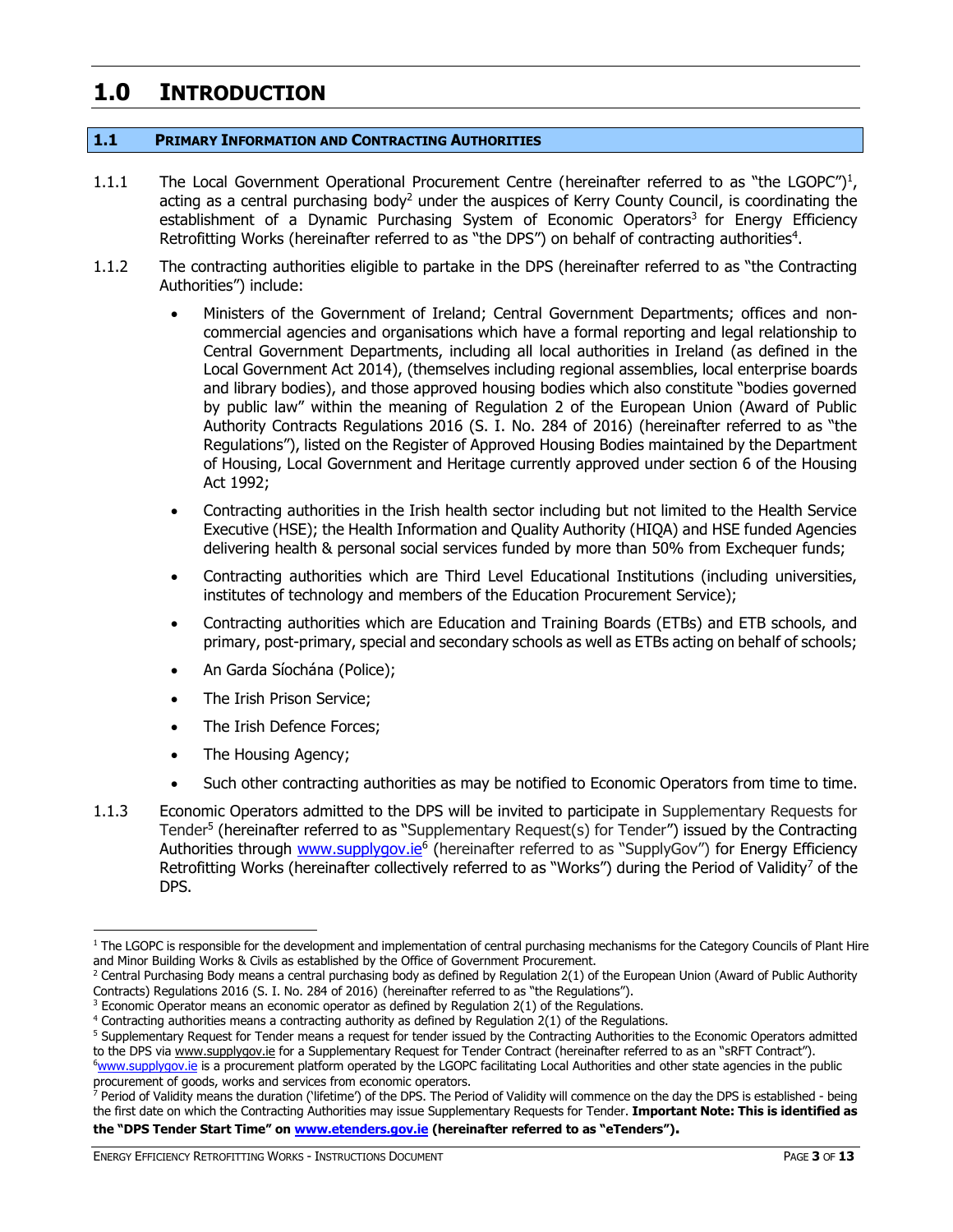- 1.1.4 It is anticipated that the DPS will commence in Quarter 2, 2021.
- 1.1.5 The Period of Validity will be five years. The LGOPC may, subject to compliance with the Regulations, amend the Period of Validity.
- 1.1.6 The total value of contracts to be awarded under the DPS (hereinafter referred to as "sRFT Contract(s)")<sup>8</sup> is estimated to exceed the threshold for the application of Directive 2014/24 EU and the Regulations to this call for competition.

#### <span id="page-3-0"></span>**1.2 DYNAMIC PURCHASING SYSTEM (DPS)**

- 1.2.1 A Dynamic Purchasing System is a two-stage electronic process that Contracting Authorities use to streamline the procurement of commonly available goods, works or services that meet their requirements from all suitably qualified Economic Operators that have been admitted.
- 1.2.2 Following the initial establishment of a Dynamic Purchasing System, the system re-opens to receive requests to participate from new and previously unsuccessful Economic Operators.
- 1.2.3 The initial phase of a Dynamic Purchasing System covers the assessment of exclusion grounds and selection criteria only and all Economic Operators that pass this assessment shall be admitted (there is no limit to the number of Economic Operators that may be admitted to a Dynamic Purchasing System). Individual contracts are subsequently awarded, following further competition, at the second stage of the procurement process.

#### <span id="page-3-1"></span>**1.3 DIVISION INTO LOTS**

1.3.1 The DPS will be divided into the following lots:

| <b>LOT</b><br><b>REFERENCE</b> | <b>DESCRIPTION</b>                                                                               |  |  |
|--------------------------------|--------------------------------------------------------------------------------------------------|--|--|
| Lot 1                          | Attic and Roof Insulation, Cavity Wall Insulation, Air Tightness and/or Ventilation<br>measures. |  |  |
| Lot 2                          | Multiple Energy Efficiency Measures.                                                             |  |  |

- 1.3.2 The General Specification included in the DPS Agreement provides more details on the scope of the lots.
- 1.3.3 Economic Operators wishing to participate in the lots above must apply for each lot separately.
- 1.3.4 Economic Operators admitted to the DPS for a particular lot may apply to participate in an additional lot at any time.
- 1.3.5 The addition of a new lot to the DPS will require Economic Operators and any existing Economic Operators admitted to the DPS to make a new application for that lot.

ENERGY EFFICIENCY RETROFITTING WORKS - INSTRUCTIONS DOCUMENT PAGE **4** OF **13**

<sup>&</sup>lt;sup>8</sup> sRFT Contract means a contract for Works entered between an Economic Operator and a Contracting Authority following a Supplementary Request for Tender.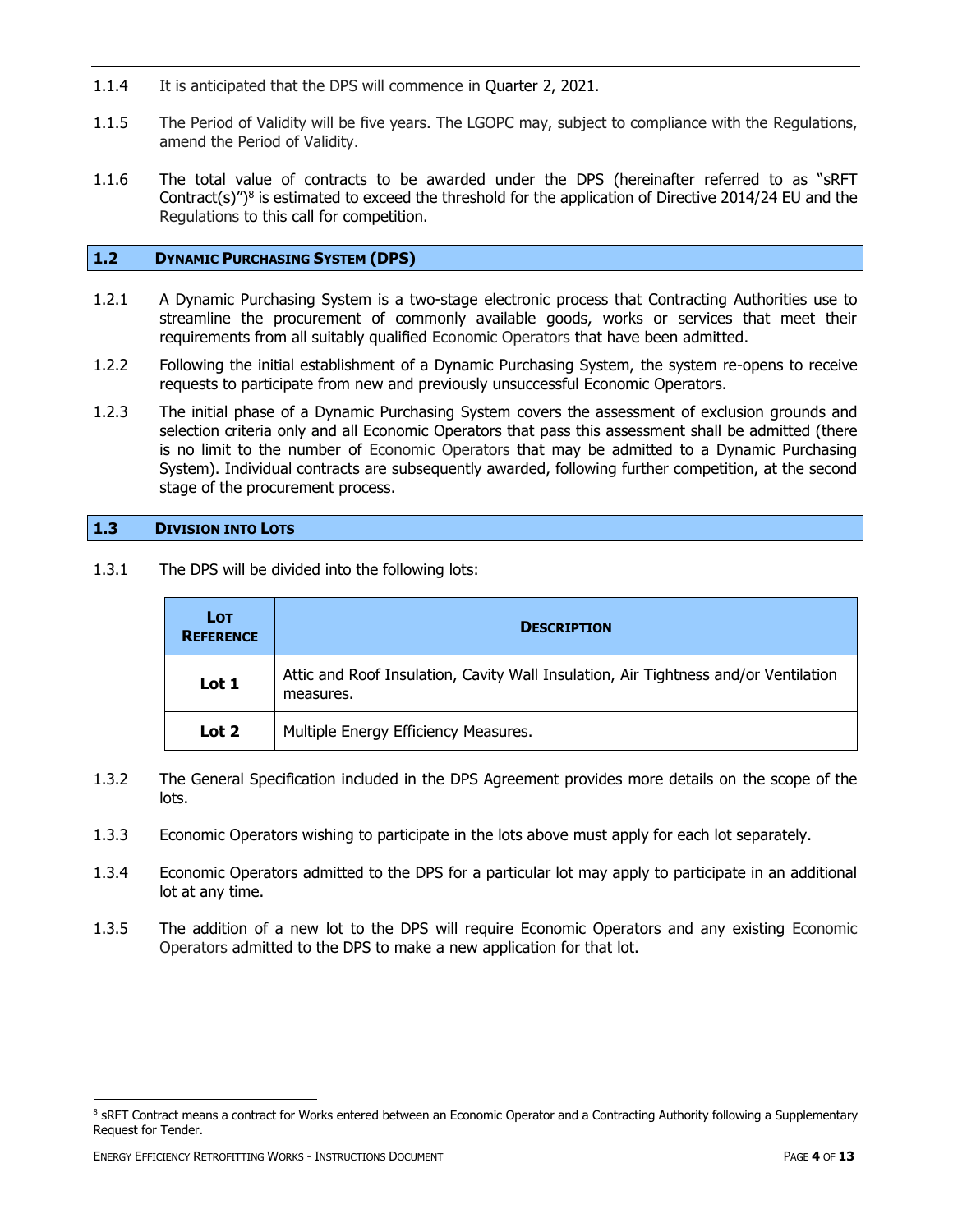## <span id="page-4-0"></span>**2.0 ESTABLISHMENT AND OPERATION OF THE DPS**

#### <span id="page-4-1"></span>**2.1 STAGE 1 – CALL FOR COMPETITION – DPS QUALIFICATION**

#### **This stage is hosted on [www.etenders.gov.ie](http://www.etenders.gov.ie/)**<sup>9</sup> **(hereinafter referred to as "eTenders").**

- 2.1.1 Stage 1 is the call for competition issued by the LGOPC seeking requests to participate (hereinafter referred to as "application(s)") in the DPS. In stage 1, the LGOPC assesses the Economic Operator against the exclusion grounds and selection criteria only. All Economic Operators that pass this assessment are admitted to the DPS as there is no limit to the number of Economic Operators that may be admitted.
- 2.1.2 Instructions on how to complete an application are outlined in **Section 4: Application Process** of this document.
- 2.1.3 Applications will be assessed in accordance with **Section 5: Tender Evaluation and Admittance to the DPS.**

#### **Initial Application Period and Establishment of the DPS**

- 2.1.4 The Initial Application Period deadline for submission of applications for the initial establishment of the DPS is indicated on eTenders. An Economic Operator may submit an application for the initial establishment of the DPS any time prior to this date.
- 2.1.5 Once the Initial Application Period has passed, the LGOPC shall assess all applications which were received prior to the end of the Initial Application Period. On completion of this assessment, the LGOPC shall notify all Economic Operators of the outcome of their application.
- 2.1.6 A minimum standstill period of 14 days shall apply to all applications received during the Initial Application Period.
- 2.1.7 Following the standstill period, the LGOPC shall:
	- a) invite the successful Economic Operators to execute the DPS Agreement on Supplygov; and
	- b) formally establish the DPS.
- 2.1.8 The DPS will then become operative and open to the Contracting Authorities to issue Supplementary Requests for Tender and award sRFT Contracts (this is the DPS Tender Start Time and the date of the commencement of the Period of Validity).
- 2.1.9 Contracting Authorities may not issue Supplementary Requests for Tender or award sRFT Contracts prior to the DPS Tender Start Time.

ENERGY EFFICIENCY RETROFITTING WORKS - INSTRUCTIONS DOCUMENT **FOUR SET ASSESSED FOUR SET ASSESS** OF 13

<sup>&</sup>lt;sup>9</sup> eTenders is a procurement platform administered by the Office of Government Procurement facilitating local authorities and other state agencies in the public procurement of goods, works and services.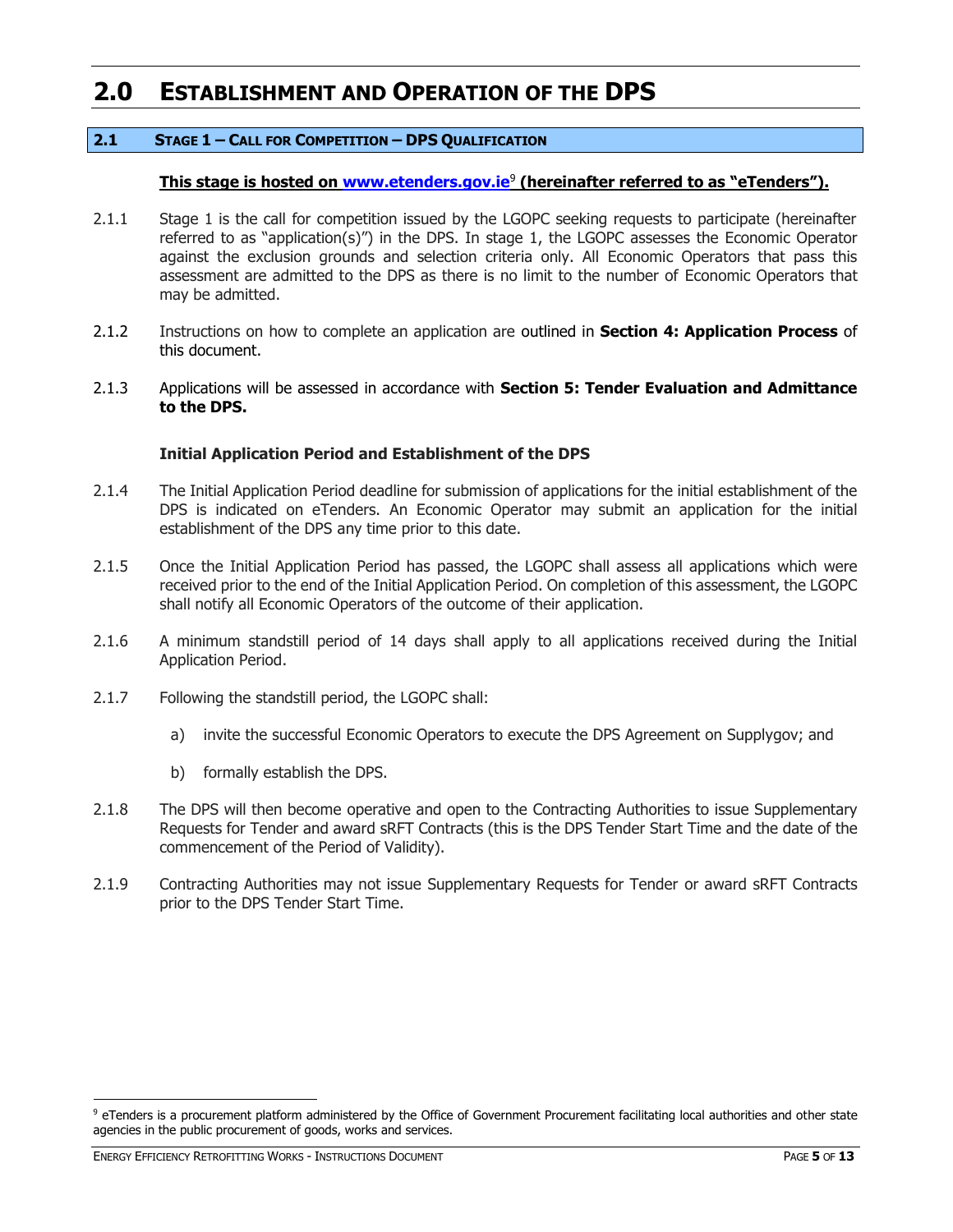#### **New Applications After the Expiry of the Initial Application Period**

- 2.1.10 An application that is submitted after the end of the Initial Application Period will not be evaluated until after the DPS Tender Start Time.
- 2.1.11 Subject to section 2.1.12 herein, the DPS will remain open to receive applications from new and previously unsuccessful Economic Operators throughout the Period of Validity. These applications must be submitted through eTenders.
- 2.1.12 The LGOPC may temporarily suspend the receipt and acceptance of applications to the DPS for operational and logistical reasons during the Period of Validity. During such periods, the LGOPC will not be in a position to receive or accept applications from Economic Operators. In circumstances where the receipt or acceptance of applications is being temporarily suspended, the LGOPC shall: (a) advise Economic Operators in advance of the dates when applications are temporarily suspended and cannot be accepted; (b) minimise such temporary suspensions for as short a period as possible; and (c) advise Economic Operators when the suspension will come to an end and when applications can be received and accepted again.
- 2.1.13 An application submitted after the DPS Tender Start Time, other than during a period of suspension as identified in accordance with section 2.1.12, will be assessed and receive notification of the outcome within 10 working days following receipt of same $^{10}$ .
- 2.1.14 No standstill period applies to applications received after the DPS Tender Start Time.
- 2.1.15 The LGOPC shall invite all successful Economic Operators to execute the DPS Agreement on Supplygov.

#### <span id="page-5-0"></span>**2.2 STAGE 2 – SUPPLEMENTARY REQUESTS FOR TENDER**

#### **This stage is hosted on [www.supplygov.ie](http://www.supplygov.ie/) (hereinafter referred to as "Supplygov").**

2.2.1 Stage 2 involves the Contracting Authorities inviting the Economic Operators admitted to the DPS to tender for specific sRFT Contracts. Contracting Authorities shall invite, per Lot, all Economic Operators admitted to the DPS that have indicated an interest in tendering for those region(s) selected as part of their application. A table illustrating the establishment and operation of the DPS is contained within Appendix 1 attached hereto.

 $10$  This time limit may be extended to 15 working days in individual cases in accordance with the provisions of Regulation 34 (16).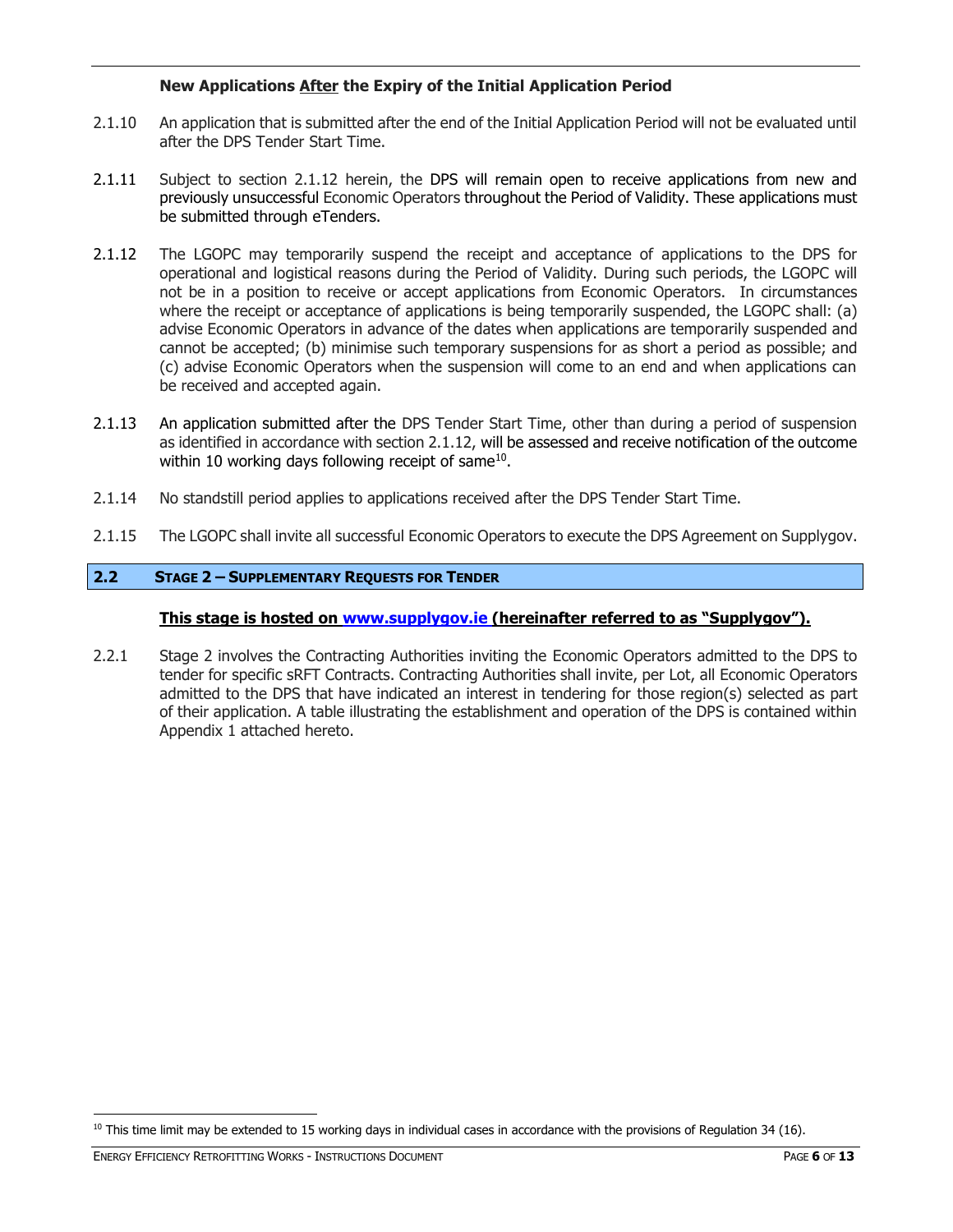## <span id="page-6-0"></span>**3.0 INSTRUCTIONS**

#### <span id="page-6-1"></span>**3.1 POINTS TO NOTE PRIOR TO MAKING AN APPLICATION**

- 3.1.1 All documentation, information and communications relating to the DPS, including the Tender Documents<sup>11</sup>, are published on eTenders under the Contract Notice, which supersede and replace all previous documentation, communications and correspondence issued by the LGOPC and/or the Contracting Authorities in relation to same.
- 3.1.2 If an Economic Operator becomes aware of any ambiguity, discrepancy, error or omission in the Tender Documents or in the online application process, it shall immediately notify the LGOPC through the eTenders messaging system.
- 3.1.3 The LGOPC gives no assurances as to the level of expenditure by the Contracting Authorities through the DPS and the admittance of an Economic Operator to the DPS does not constitute a commitment from the Contracting Authorities to enter into sRFT Contracts with the Economic Operator. Any costs incurred by the Economic Operator, howsoever arising, in making an application shall be the Economic Operator's own liability.
- 3.1.4 The Tender Documents, in whole or in part, may not be reproduced, stored, transmitted or used for purposes other than this tender competition without the prior written permission of the LGOPC.
- 3.1.5 The LGOPC, acting in its sole discretion, may, by giving written notice, cancel this tender competition at any stage prior to the formal establishment of the DPS (or at any time during the Period of Validity) without recompense to the Economic Operator.
- 3.1.6 It shall be the responsibility of the Economic Operator to fulfil the obligations under the DPS Agreement and any sRFT Contract, notwithstanding any changes in circulars, law, regulations, taxation or duties or other restrictions that might arise following the withdrawal of the United Kingdom from membership of the European Union.
- 3.1.7 Economic Operators can make only one application per lot (per Economic Operator) in response to this tender competition.
- 3.1.8 Economic Operators not currently registered on eTenders must register as a "Supplier" on eTenders in order to make an application.
- 3.1.9 Economic Operators must:
	- fully comply with this Instructions Document and a failure to do so may result in the application being deemed non-compliant. An Economic Operator that makes an application that is deemed non-compliant shall not be admitted to the DPS;
	- read the Tender Documents carefully and ensure that they fully understand the requirements of this tender competition and the terms of the DPS Agreement prior to applying;
	- take into account: (a) upload speeds may vary and; (b) there is a maximum upload limit of 2.14GB per file (documents larger than this should be divided into smaller files prior to upload);
	- ensure electronic documents are not corrupt.
- 3.1.10 The LGOPC will not issue hard copy correspondence relating to any aspect of this tender competition.
- 3.1.11 All correspondence will be issued via eTenders only and it is the responsibility of the Economic Operator to ensure that its correct email address for the receipt of electronic correspondence is recorded on its eTenders account.

<sup>&</sup>lt;sup>11</sup> Tender Documents mean the Instructions Document, the Agreement, the ESPD, the Selection Criteria for each Lot, associated Contract(s) and Forms to be completed.

ENERGY EFFICIENCY RETROFITTING WORKS - INSTRUCTIONS DOCUMENT **FOR A SET A SET A SET A SET A** PAGE **7** OF 13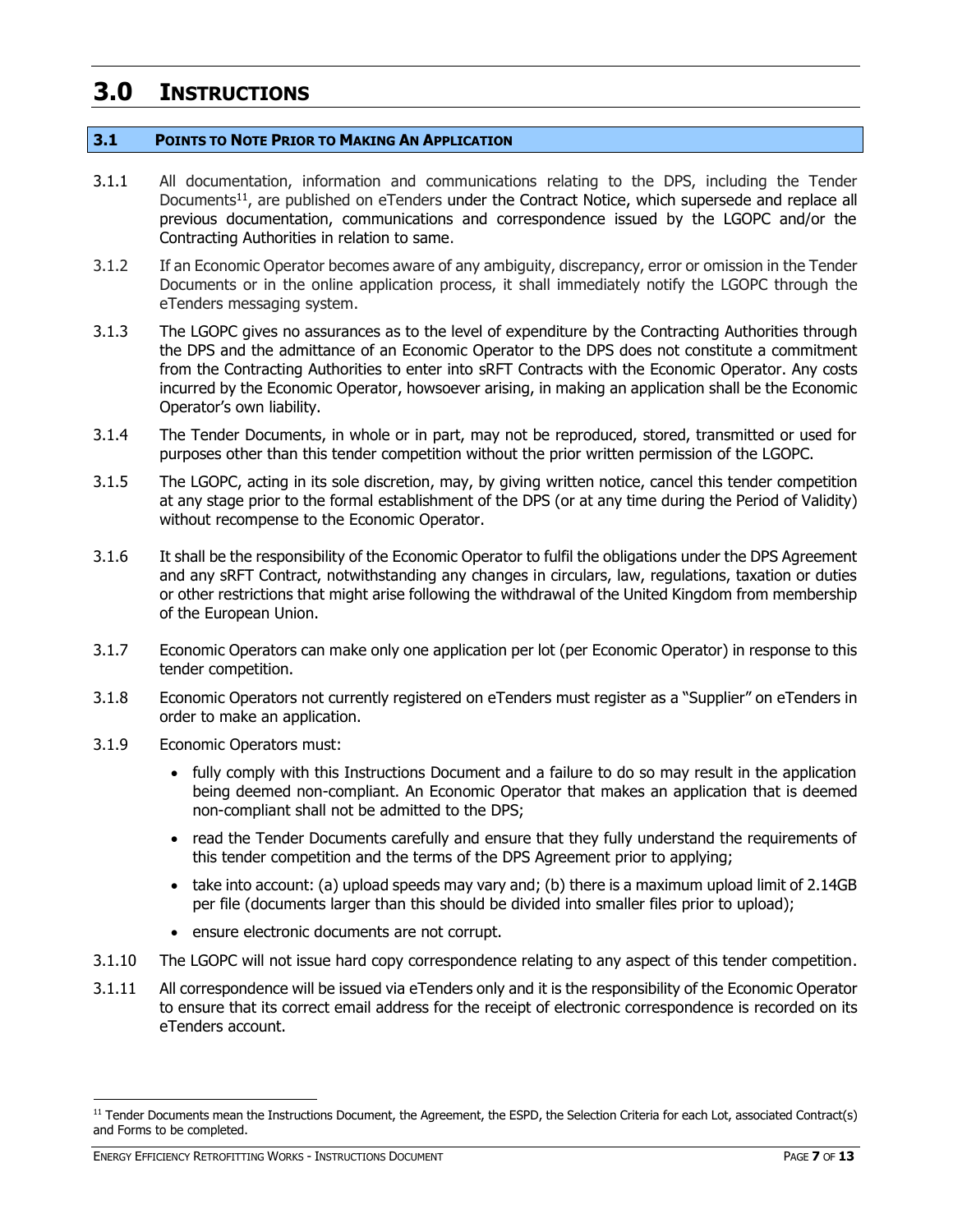- 3.1.12 If links are not working in any electronic correspondence (due to internal firewalls or IT security) log in directly via the eTenders portal to view.
- 3.1.13 All Economic Operators should include [noreply@eu-supply.com](mailto:noreply@eu-supply.com) in their spam filters (if they use a filtering tool) in order to receive notifications.
- 3.1.14 Should an Economic Operator experience any technical difficulty with any aspect of its application on eTenders please contact the eTenders Support Desk on 353 (0) 21 243 92 77 or via etenders@eusupply.com.

#### <span id="page-7-0"></span>**3.2 COMPANY REGISTRATION DETAILS**

- 3.2.1 Where an Economic Operator is registered with the Companies Registration Office (hereinafter referred to as the "CRO") it must ensure that:
	- the registered company name and address as recorded in the CRO are used in all relevant parts of the application.
- 3.2.2 Where an Economic Operator is not registered with the CRO it must ensure that:
	- the Economic Operator's name and address as registered with its VAT/Tax Registration Number is used in all relevant parts of the application.

#### <span id="page-7-1"></span>**3.3 CONSORTIUM/JOINT VENTURE**

- 3.3.1 An Economic Operator comprising of a consortium or joint venture (hereinafter collectively referred to as the "Consortium") will not be required to convert into a specific legal entity to submit an application but may be required to do so prior to admittance to the DPS. In this respect the LGOPC may, at its discretion, enter into the DPS Agreement with:
	- one member who will carry overall responsibility for the performance of an sRFT Contract;
	- each member of the Consortium on a joint and several liability basis;
	- one member of the Consortium with the other members being subcontractors; or
	- at its discretion, the LGOPC may require the Consortium to enter into any other contracting arrangement.

#### <span id="page-7-2"></span>**3.4 CONFIRMATION OF ECONOMIC OPERATOR DETAILS**

- $3.4.1$ The LGOPC may examine and verify the Economic Operator's details as submitted including, but not limited to, the following:
	- Nature of the Economic Operator;
	- Name of the Economic Operator;
	- Address of the Economic Operator;
	- VAT/Tax Registration Number of the Economic Operator (if applicable);
	- Company Registration Number of the Economic Operator (if applicable);
- 3.4.2 Where, in the course of such examination, the LGOPC determines that an Economic Operator has provided details that contain discrepancies, it may at its discretion contact the Economic Operator requesting that the Economic Operator provide or confirm the correct details.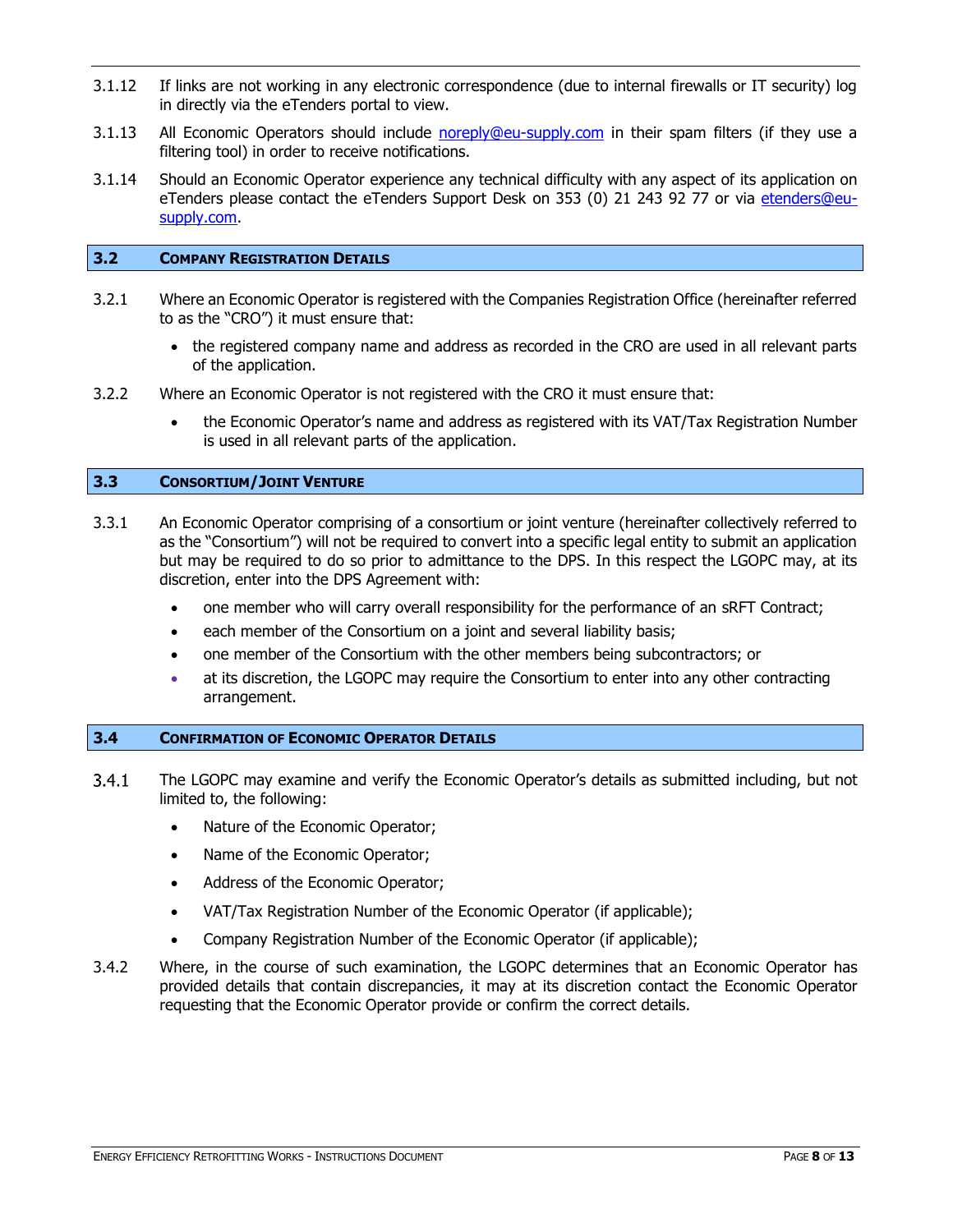#### <span id="page-8-0"></span>**3.5 COMMUNICATIONS, QUERIES AND CLARIFICATIONS**

- 3.5.1 All queries from Economic Operators in relation to this tender competition may only be submitted online through the messaging function on eTenders.
- 3.5.2 The LGOPC will endeavor to respond to all reasonable queries validly received without delay. However, the LGOPC is not obliged, nor does it undertake, to respond to all queries received and queries seeking interpretation of this Instructions Document may not result in a response.
- 3.5.3 Any queries, along with the LGOPC's response to same, will, where appropriate, be communicated to all those expressing an interest in this tender competition without disclosing the name of the Economic Operator who initiated the query.
- 3.5.4 If an Economic Operator believes a query and/or its response relates to a confidential or commercially sensitive aspect of its application, it must mark the query as "Confidential" and state the reason(s) why it believes it to be confidential or commercially sensitive. The LGOPC shall have regard to such statement but shall not be bound by same. If the LGOPC, in its absolute discretion, is satisfied that the query and/or its response should be properly regarded as being confidential or commercially sensitive, the nature of the query and its response shall be kept confidential subject to the LGOPC's and/or the Economic Operators obligations under public procurement and freedom of information legislation.

#### <span id="page-8-1"></span>**3.6 CANVASSING**

- 3.6.1 Canvassing or any effort by an Economic Operator to influence any staff or agents of the LGOPC in relation to any aspect of this tender competition may result in the Economic Operator's disqualification.
- 3.6.2 Where an Economic Operator has an existing relationship with the LGOPC (or its staff or agents) any discussions, correspondence or other influences on this tender competition may be treated as canvassing.
- 3.6.3 In accordance with Section 38 of the Ethics in Public Office Act 1995, any money, gift or other consideration from an Economic Operator holding, or seeking to obtain, admittance to the DPS will be deemed to have been paid or given corruptly unless the contrary is proved.

#### <span id="page-8-2"></span>**3.7 NOTICE OF ADDENDA**

3.7.1 The LGOPC reserves the right, where necessary for the efficient and compliant operation of the DPS, to update or alter this Instructions Document, other Tender Documents and/or any information and documents pertaining to the DPS by written notice via eTenders and any such notification will automatically become part of the Tender Documents.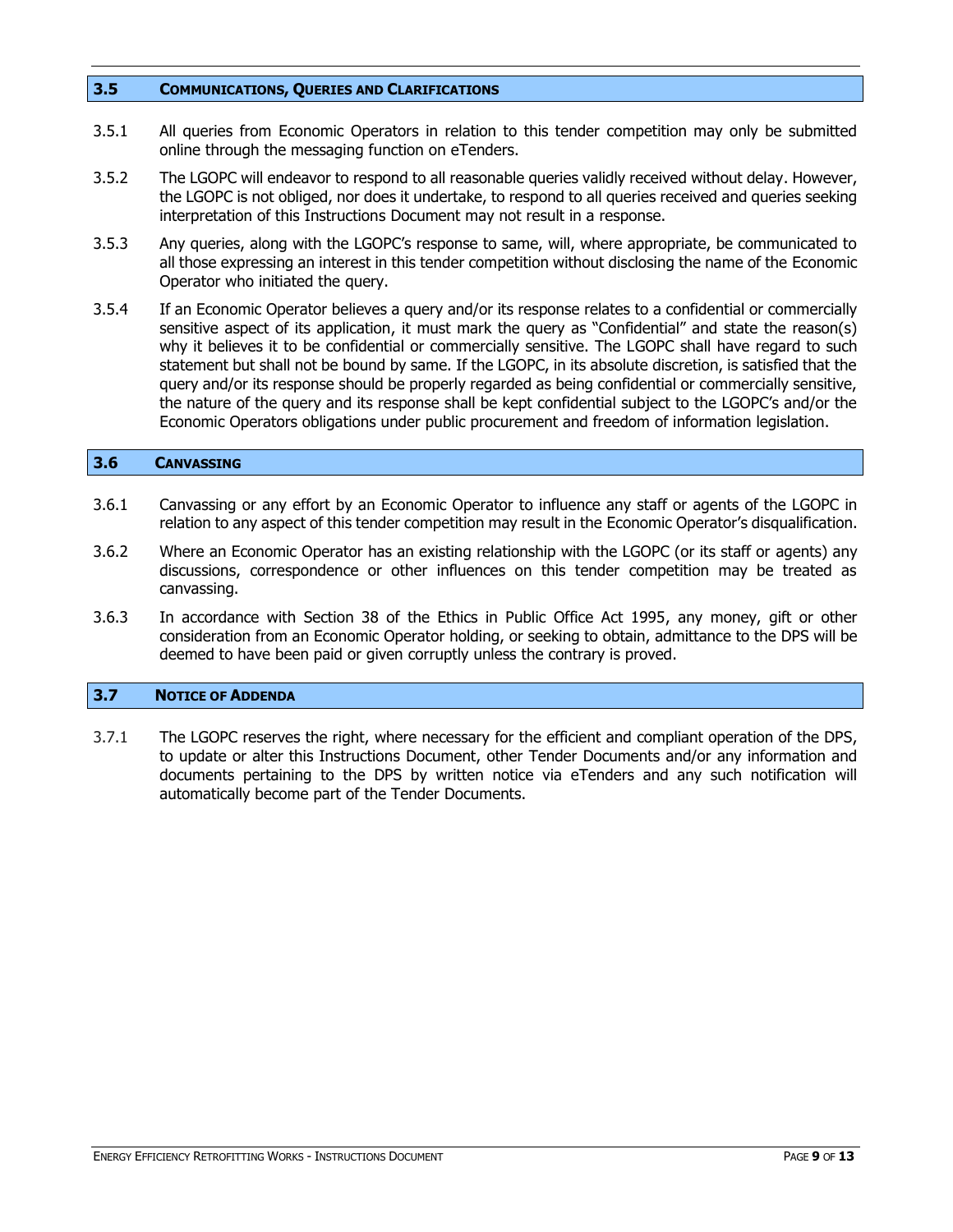### <span id="page-9-0"></span>**4.0 APPLICATION PROCESS**

#### <span id="page-9-1"></span>**4.1 GENERAL**

- 4.1.1 All applications must be made via eTenders.
- 4.1.2 Economic Operators must fully complete and submit the following in order to make a compliant application:
	- an online European Single Procurement Document (hereinafter referred to as the "ESPD") (Economic Operators applying for more than one lot are required to complete **one** ESPD only);
	- Selection Criteria (qualification questions) for each lot they intend to apply for.
- 4.1.3 Economic Operators do not need to complete the entire application process at one time. The application can be saved at any time prior to submission. A User Guide is available on eTenders.

#### <span id="page-9-2"></span>**4.2 ESPD**

- 4.2.1 The ESPD is a self-declaration of the Economic Operator's financial status, abilities and suitability for a public procurement procedure and is used as preliminary evidence of fulfilment of the conditions required in public procurement procedures across the European Union.
- 4.2.2 Economic Operators can access the ESPD by clicking on "*Manage ESPD Responses*" in the ESPD section on eTenders and selecting 'Create'.
- 4.2.3 **Part I** of the ESPD relates to information concerning the Contracting Authority and the procurement procedure and does not require any input on the part of the Economic Operator.
- 4.2.4 **Part II** of the ESPD relates to information concerning the Economic Operator and requires input on the part of the Economic Operator and includes the following:

#### **Section A:**

- This section has been pre-populated with the details entered by the Economic Operator when creating its profile on eTenders and it includes questions to be answered. The Economic Operator must:
	- a) ensure that the pre-populated details regarding the Economic Operator are correct

#### **Or**

b) if necessary, amend the pre-populated details regarding the Economic Operator in order to correct them.

#### **Section B:**

- The Economic Operator must enter details regarding the representative(s) of the Economic Operator i.e. the person(s) empowered to represent the Economic Operator for the purpose of this tender competition.
- Applications shall be made under the Economic Operators account on eTenders. Section B facilitates the identification of a represenative empowered to complete this process on behalf of the Economic Operator.

#### **Section C:**

If applicable, the Economic Operator must enter details regarding other entities that the Economic Operator relies on to meet the selection criteria (and rules (if any) under Part V) of this tender competition.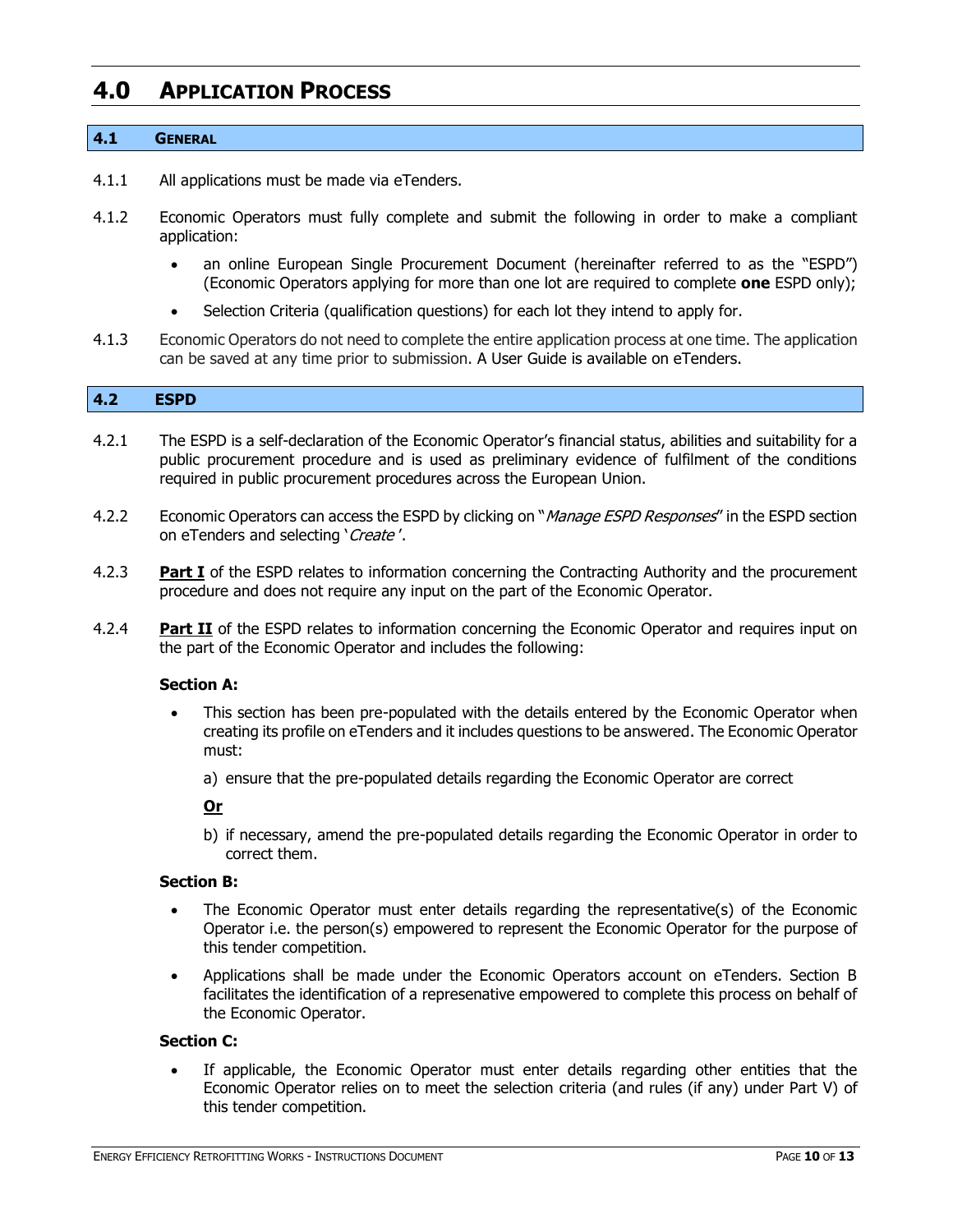#### **Section D:**

- This Section of the ESPD does not require any input on the part of the Economic Operator for this tender competition.
- 4.2.5 **Part III** of the ESPD relates to exclusionary grounds and requires input on the part of the Economic Operator as follows:
	- Part 3.A: The Economic Operator must answer all queries on these exclusionary grounds.
	- Part 3.B: The Economic Operator must answer all queries on these exclusionary grounds.
	- Part 3.C: The Economic Operator must answer all queries on these exclusionary grounds.
- 4.2.6 **Part IV** of the ESPD: The Economic Operator must complete this declaration.

**Important Note:** In order to comply with the selection criteria for this tender competition the Economic Operator must separately fully complete all qualification questions as part of the Selection Criteria **for each lot** they intend to apply for. (A Note to this effect has been inserted by the LGOPC in Part IV of the online ESPD).

- 4.2.7 **Part V** of the ESPD does not require any input on the part of the Economic Operator for this tender competition.
- 4.2.8 **Part VI** of the ESPD allows the Economic Operator to review its responses before selecting the date and location prior to submission of the ESPD.
- 4.2.9 The Economic Operator must select the '**Finalize** ' button in the bottom right hand corner of the screen in order to submit the ESPD.

#### <span id="page-10-0"></span>**4.3 SELECTION CRITERIA**

4.3.1 An application that includes an answer and/or response to a minimum selection ("pass/fail") criteria question and/or declaration as part of the Selection Criteria, which denotes that the Economic Operator fails to meet the minimum selection criteria for admittance to the DPS shall be deemed to be a compliant submission but shall be adjudged to fail to meet the minimum suitability criteria necessary for admittance to the DPS.

#### **Lot 1: Attic and Roof Insulation, Cavity Wall Insulation, Air tightness and/or Ventilation measures.**

- 4.3.2 Economic Operators must fully complete all qualification questions in Lot 1.
- 4.3.3 Economic Operators can access the qualification questions by clicking on the 'Answer questions' button for Lot 1 in the 'My Response' page on eTenders.

#### **Lot 2: Multiple Energy Efficiency Measures**

- 4.3.4 Economic Operators must fully complete all qualification questions in Lot 2.
- 4.3.5 Economic Operators can access the qualification questions by clicking on the 'Answer questions' button for Lot 2 in the 'My Response' page on eTenders.

#### <span id="page-10-1"></span>**4.4 SUBMISSION OF APPLICATION**

- 4.4.1 Economic Operators must click on "*Submit response*" on eTenders to submit their application.
- 4.4.2 Economic Operators can review the progress of their application via "My response" on [eTenders.](http://www.etenders.gov.ie/)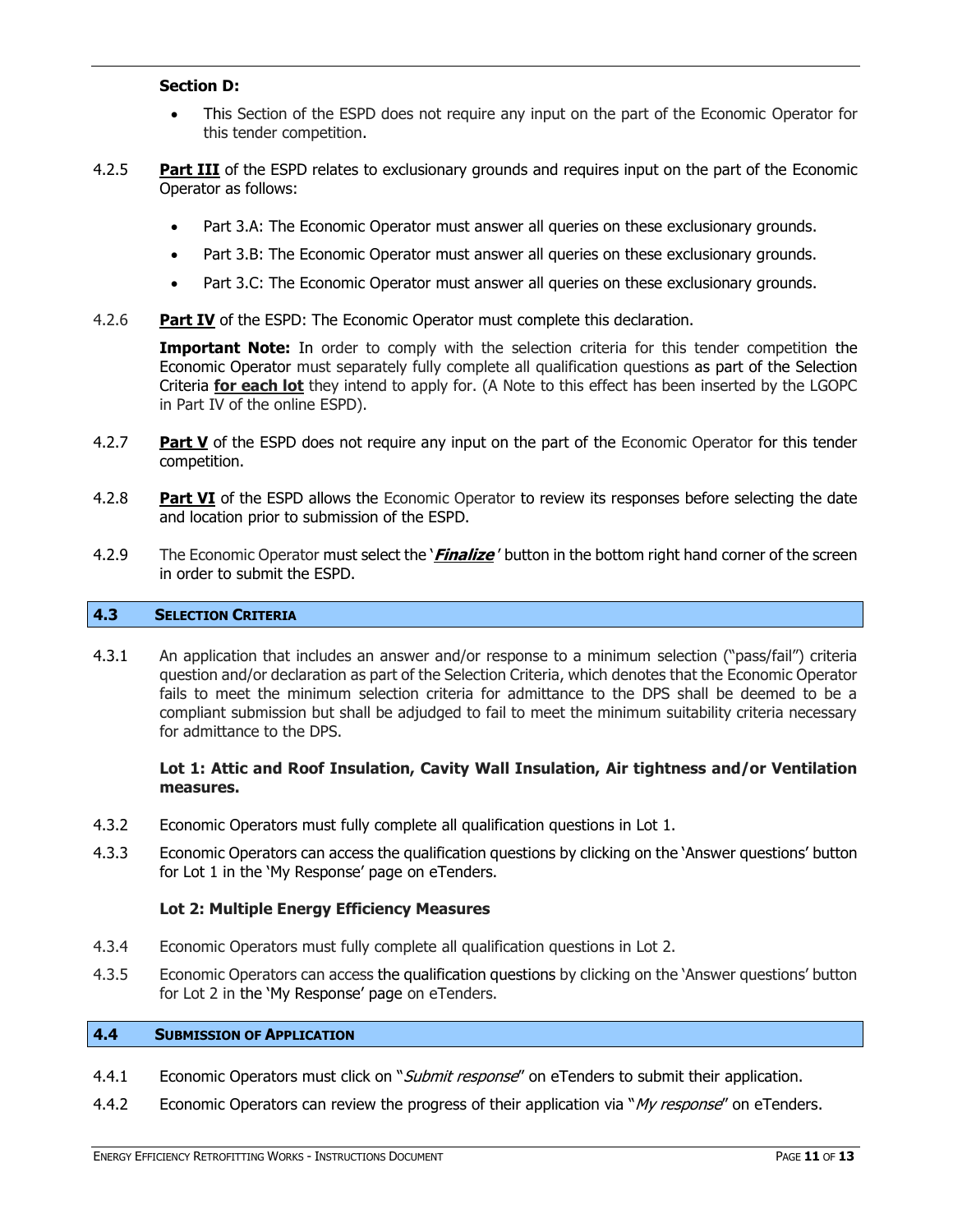## <span id="page-11-0"></span>**5.0 TENDER EVALUATION & ADMITTANCE TO THE DPS**

#### <span id="page-11-1"></span>**5.1 GENERAL**

5.1.1 Applications for admittance to the DPS will be assessed by the LGOPC as follows:

| <b>PROCESS</b>            | <b>ACTION</b>                                                                                   |  |
|---------------------------|-------------------------------------------------------------------------------------------------|--|
| <b>Compliance</b>         | Assess completeness of application for compliance with requirements of<br>the Tender Documents. |  |
| <b>Selection Criteria</b> | Compliant applications will be assessed in accordance with the selection<br>criteria.           |  |

#### <span id="page-11-2"></span>**5.2 COMPLIANCE**

- 5.2.1 Applications will be assessed to determine whether they include all information and documentation required.
- 5.2.2 Compliant applications will proceed to be assessed in accordance with the selection criteria.

#### <span id="page-11-3"></span>**5.3 SELECTION CRITERIA**

- 5.3.1 Compliant applications will be assessed against the selection criteria for each Lot they apply for.
- 5.3.2 Economic Operators must meet the minimum selection criteria for each lot they apply for.

#### <span id="page-11-4"></span>**5.4 CLARIFICATION OF TENDERS**

- 5.4.1 During the assessment of an application, the LGOPC may seek clarifications or further information (or take such other legally permissible actions) from Economic Operators via eTenders.
- 5.4.2 The Economic Operator's response to a request for clarification or further information shall be submitted via eTenders no later than the date specified by the LGOPC and may not result in a material alteration of the application initially submitted.

#### <span id="page-11-5"></span>**5.5 NOTIFICATION OF EVALUATION OUTCOME**

- 5.5.1 Following assessment of an application, Economic Operators will be informed of the outcome via eTenders.
- 5.5.2 Notification of a successful application by the LGOPC to the Economic Operator shall not, in and of itself, give rise to any enforceable rights by the Economic Operator.

#### <span id="page-11-6"></span>**5.6 DPS AGREEMENT**

5.6.1 When an Economic Operator has submitted a successful application, it will be invited to formally enter on to the DPS by accepting the terms of the DPS Agreement electronically through Supplygov.